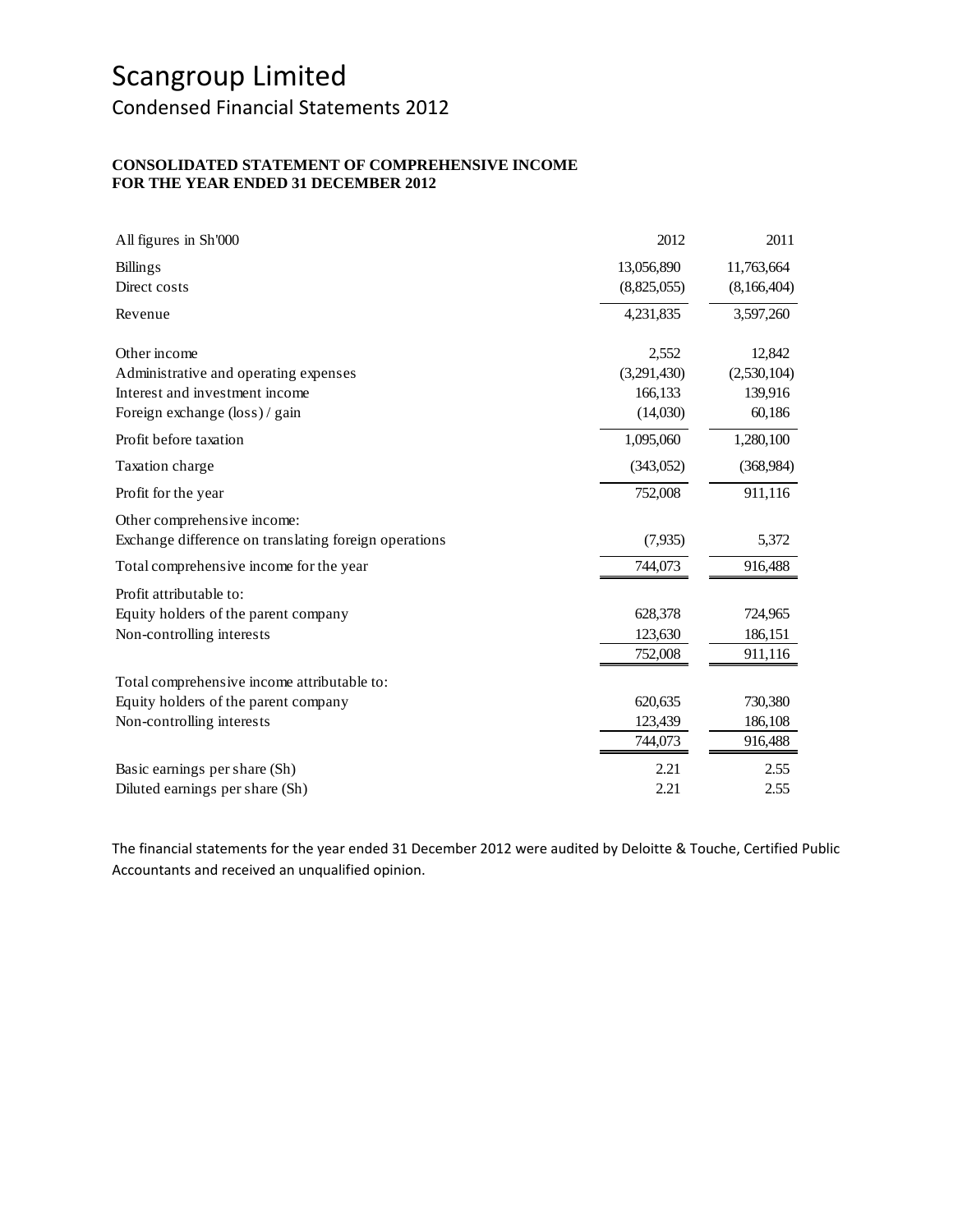Condensed Financial Statements 2012

### **CONSOLIDATED STATEMENT OF FINANCIAL POSITION AS AT 31 DECEMBER 2012**

| All figures in Sh'000                                       | 2012      | 2011      |
|-------------------------------------------------------------|-----------|-----------|
| <b>ASSETS</b>                                               |           |           |
| <b>Non-current assets</b>                                   |           |           |
| Equipment                                                   | 452,783   | 294,593   |
| Intangible assets                                           | 14,228    | 25,060    |
| Other equity investments                                    | 5,528     | 5,664     |
| Deferred tax asset                                          | 120,138   | 76,027    |
| Receivable from related parties                             | 3,038     |           |
| Goodwill                                                    | 315,671   | 315,671   |
|                                                             | 911,386   | 717,015   |
| <b>Current assets</b>                                       |           |           |
| Trade and other receivables                                 | 5,663,316 | 4,951,237 |
| Loan recoverable from related parties                       |           | 6,687     |
| Work-in-progress                                            | 8,276     | 32,072    |
| Tax recoverable                                             | 109,105   | 134,187   |
| Short-term bank deposits                                    | 970,903   | 1,971,143 |
| Cash and bank balances                                      | 983,975   | 677,597   |
|                                                             | 7,735,575 | 7,772,923 |
| Total assets                                                | 8,646,961 | 8,489,938 |
| <b>EQUITY AND LIABILITIES</b>                               |           |           |
| <b>Capital and reserves</b>                                 |           |           |
| Share capital                                               | 284,789   | 284,789   |
| Share premium account                                       | 1,754,388 | 1,754,388 |
| Revenue reserve                                             | 2,236,625 | 1,807,599 |
| Translation reserve                                         | (6, 551)  | 1,193     |
| Equity attributable to share holders of the holding company | 4,269,251 | 3,847,969 |
| Non-controlling interests                                   | 630,379   | 506,940   |
| Total equity                                                | 4,899,630 | 4,354,909 |
| <b>Non-current liabilities</b>                              |           |           |
| Deferred tax liability                                      | 4,789     |           |
| Loan payable to a related parties                           | 353,269   | 337,430   |
|                                                             | 358,058   | 337,430   |
| <b>Current liabilities</b>                                  |           |           |
| Taxation payable                                            | 62,113    | 164,497   |
| Trade and other payables                                    | 3,313,136 | 3,623,330 |
| Dividends payable                                           | 14,024    | 9,772     |
|                                                             | 3,389,273 | 3,797,599 |
| Total equity and liabilities                                | 8,646,961 | 8,489,938 |

The financial statements for the year ended 31 December 2012 were audited by Deloitte & Touche, Certified Public Accountants and received an unqualified opinion.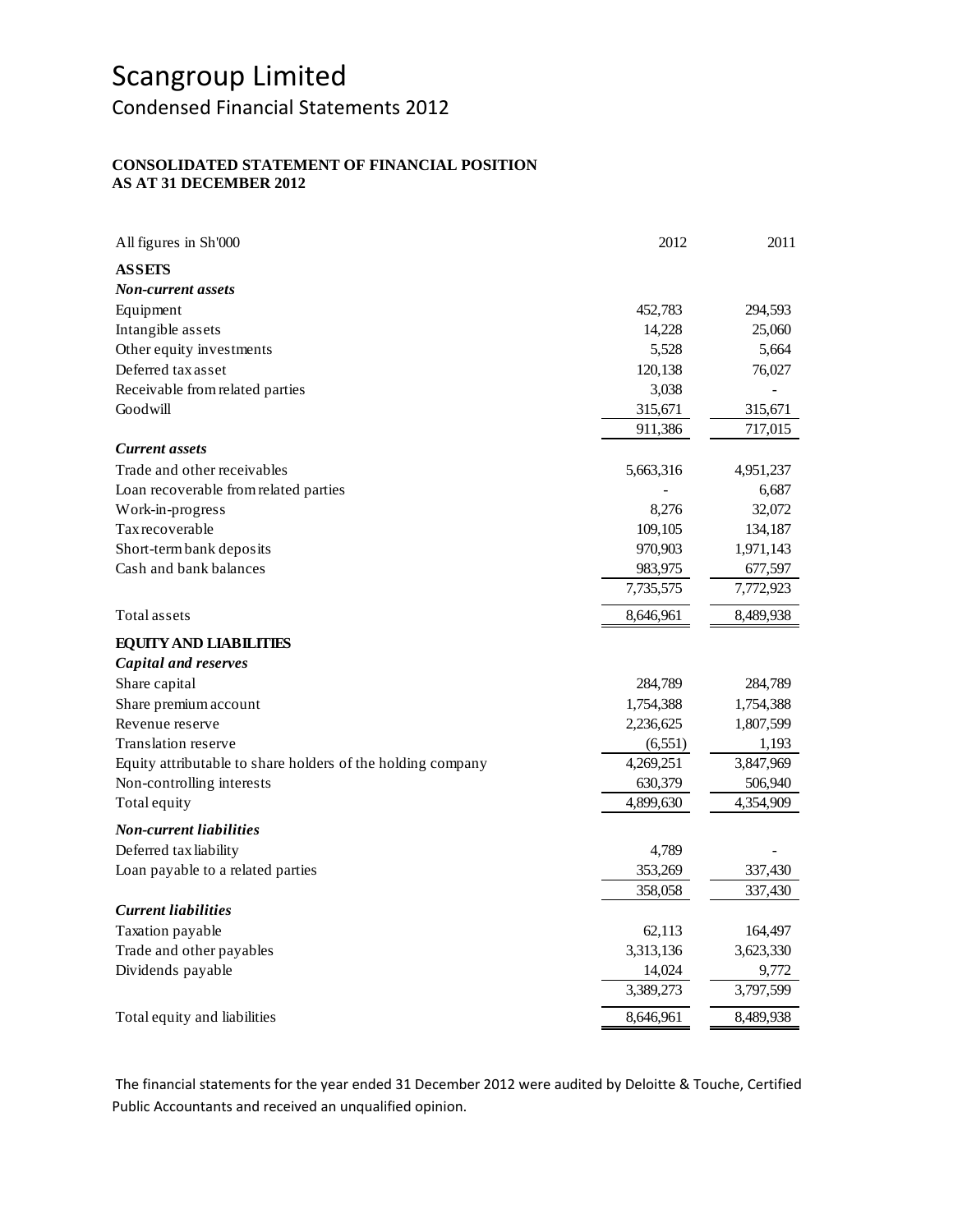Condensed Financial Statements 2012

#### **CONSOLIDATED STATEMENT OF CHANGES IN EQUITY FOR THE YEAR ENDED 31 DECEMBER 2012**

|                                            |                |                          |            |                          |                          | Equity                   | Attributable |             |            |
|--------------------------------------------|----------------|--------------------------|------------|--------------------------|--------------------------|--------------------------|--------------|-------------|------------|
|                                            |                |                          |            |                          |                          | settled                  | to share     |             |            |
| All amounts in Sh'000                      |                | Share                    |            | Investments              |                          | Employee                 | holders of   | Non-        |            |
|                                            |                | premium                  | Revenue    | revaluation              | Translation              | benefits                 | the holding  | controlling |            |
|                                            | Share capital  | account                  | reserve    | reserve                  | reserve*                 | reserve                  | company      | interests   | Total      |
| At 1 January 2011                          | 234,570        | 1,680,666                | 1,248,761  | 56,573                   | (4,222)                  | 40,625                   | 3,256,973    | 320,832     | 3,577,805  |
| Profit for the year                        | $\overline{a}$ | $\sim$                   | 724,965    | $\overline{a}$           |                          | $\overline{\phantom{a}}$ | 724,965      | 186,151     | 911,116    |
| Other comprehensive income                 |                | $\overline{\phantom{a}}$ |            | $\overline{\phantom{a}}$ | 5,415                    | $\sim$                   | 5,415        | (43)        | 5,372      |
| Dividend declared - 2010                   |                | $\overline{\phantom{a}}$ | (166, 127) |                          |                          | $\overline{\phantom{a}}$ | (166, 127)   | ۰           | (166, 127) |
| Shares issued **                           | 2,754          | 121,187                  |            |                          | $\overline{\phantom{a}}$ | (40,625)                 | 83,316       | -           | 83,316     |
| Issue of bonus shares                      | 47,465         | (47, 465)                |            |                          |                          |                          |              |             |            |
| Disposal of Available for sale investments |                |                          | ٠          | (56, 573)                |                          |                          | (56, 573)    |             | (56, 573)  |
| At 31 December 2011                        | 284,789        | 1,754,388                | 1,807,599  | $\overline{\phantom{a}}$ | 1,193                    |                          | 3,847,969    | 506,940     | 4,354,909  |
| At 1 January 2012                          | 284,789        | 1,754,388                | 1,807,599  | $\overline{\phantom{a}}$ | 1,193                    |                          | 3,847,969    | 506,940     | 4,354,909  |
| Profit for the year                        |                | $\blacksquare$           | 628,378    | $\overline{\phantom{0}}$ |                          | $\sim$                   | 628,378      | 123,630     | 752,008    |
| Other comprehensive income                 |                |                          |            | $\overline{\phantom{a}}$ | (7,744)                  |                          | (7,744)      | (191)       | (7,935)    |
| Dividend declared - 2011                   |                | $\overline{\phantom{a}}$ | (199, 352) |                          |                          |                          | (199, 352)   |             | (199, 352) |
| At 31 December 2012                        | 284,789        | 1,754,388                | 2,236,625  |                          | (6, 551)                 |                          | 4,269,251    | 630,379     | 4,899,630  |

\* Translation reserve relates to exchange differences arising on translation of Results and Net assets of foreign operations on consolidation.

\*\*The company issued 2,754,249 new shares under the Employee Share Ownership plan at Sh 30.25 per each ordinary share having par value of Sh 1.00 each.

The financial statements for the year ended 31 December 2012 were audited by Deloitte & Touche, Certified Public Accountants and received an unqualified opinion.